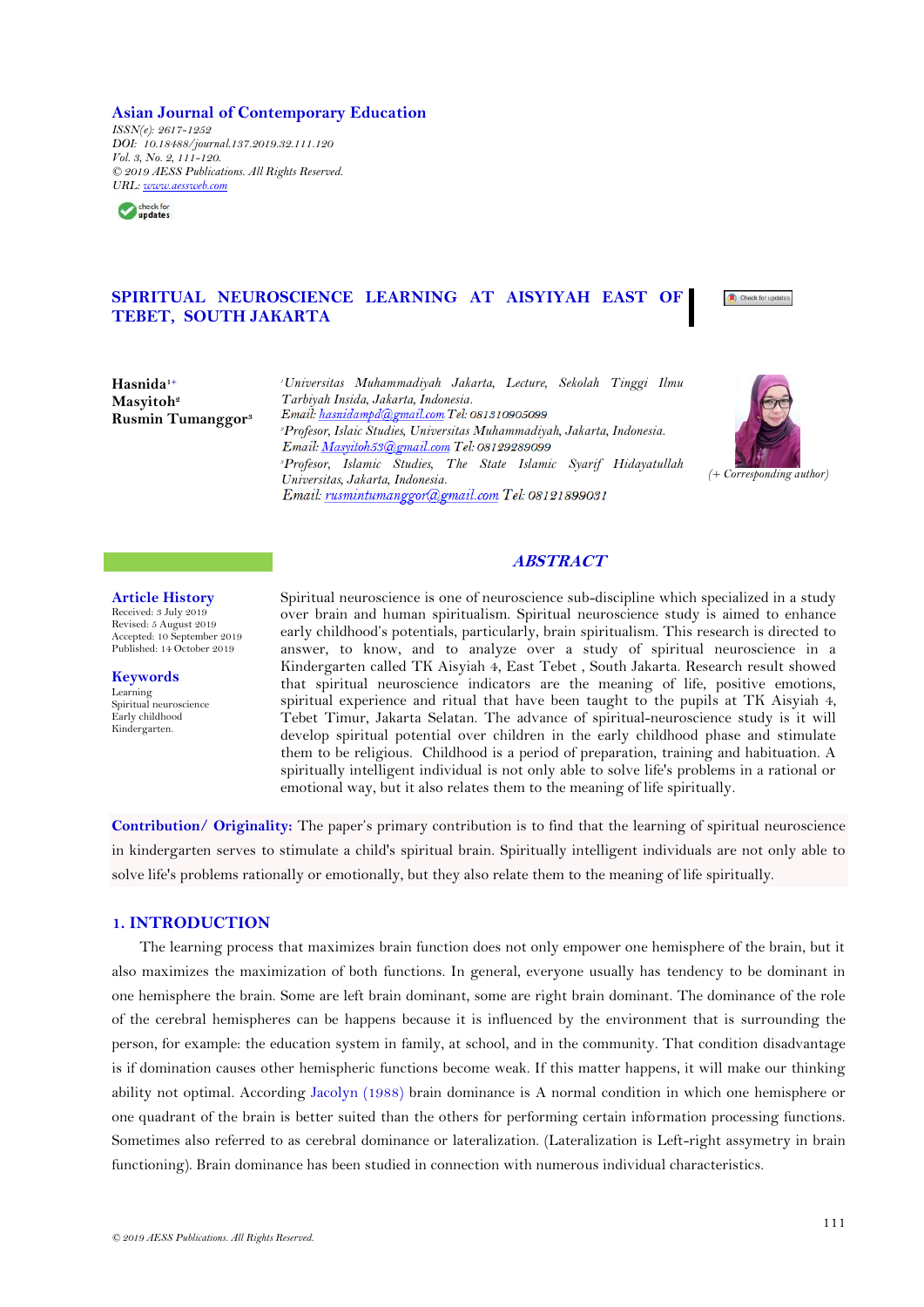#### **Asian Journal of Contemporary Education, 2019, 3(2): 111-120**

The study of the brain stems from research in the field of Biology and then spread to the world of education so that a new kind of neuroscience is born. According to [Suyadi \(2014\)](#page-9-1) Neuroscience studies find the fact that at birth the brain cells of children reach 100 billion, but only very few of these cells are connected to each other, namely brain cells that control heart rate, respiration, reflex motion, hearing and living instincts. When children enter the age of 3 years, brain cells have formed about 1,000 trilion connections/synapses. This number is 2 times more than cells in adult. Every simulation that the child receives will birth new connection or strengthen existing connection.

Neuroscience discoveries today are not only useful for the medical field but also various other fields such as psychology, management, business and education. The education field should benefit greatly from new discoveries in the field of neuroscience. In western countries, neuroscience has become a reference in formulating an educational curriculum. Nowadays, Indonesia begins to use the findings in the field of neuroscience in education.

Spiritual Neuroscience is a sub-discipline of neuroscience that specializes in the study of the brain and human spirituality. The focus of attention is on spiritual neuroscience for example, meditation prayer, forgiveness, hope, rituals, and myths, all of which are seen from the perspective of the brain ("what happens in the brain due to these events") and the implications that rised [\(Pasiak, 2009\)](#page-9-2).

Improving the quality of learning can be done in various ways, one of which can be done is to create learning conditions that allow the brain (as the center of the information processes) to function optimally. Among the various findings of experts about the ability of the brain in terms of learning, Barbara K given in [Eric \(2008\)](#page-9-3) states that the human brain has the ability to learn according to five versions:

First, the emotional version. In this version the brain learns things related to passion. For this reason, learning must be designed to be interesting and motivating to leave an impression on students. Here the educator acts as a mentor. Second, the social version. In this version the educator's brain and students will learn things related to social interaction. Here the educator acts as a partner. Third, cognitive version. In this version, the educator's brain and students learn matter relating to reason and logic. So learning in this case must provide inspiration, the positition of educators as facilitators. Fourth, the physical version. In this version, the educator's brain and students learn physical activity. For this reason, learning with this version must be energetic and dynamic, educators here are located as trainers. Fifth, reflective version. In this version, the educator's brain and students learn matters relating to self-existence. So learning on this principle must be imaginative and get ready to be a talent scout for students.

<span id="page-1-0"></span>

| Dimension  | Definition                                                           | Neuroscience aspects         |
|------------|----------------------------------------------------------------------|------------------------------|
| Meaning of | Manifestation of spirituality in social relations (interpersonal),   | Cortex prefrontal (union     |
| life.      | where someone is useful, inspires and bears something that is        | structure of the human       |
|            | valuable to human life, as well as the way he gets his unique        | brain)                       |
|            | existence as a human.                                                |                              |
| Positive   | Spiritual manifestations in intra-personal relationship, where the   | CPF, gyrus cingulatus and    |
| emotions   | ability to think of a person goes beyond his feelings. With this     | limbic system (especially    |
|            | someone has live values that are based on the ability to think       | amygdala)                    |
|            | right.                                                               |                              |
| Spritual   | Manifestation of spirituality in intrepersonal relationship, where a | AAO<br>(Area<br>Asosiasi,    |
| experience | person experiences a specific and unique experience in the form of   | Orientasi), especially in    |
|            | union with sacred substances at various levels, stems from a more    | lobus occipitalis, and AAA   |
|            | aesthetic-sensory experience of experience of unity that is more     | (Attention Association       |
|            | essential. This experience can make someone melt and disappear       | Area) mainly in the lobus    |
|            | from himself.                                                        | frontal                      |
| Ritual     | Manifestation of spirituality in the form of structured, systematic, | Cortex prefrontal,<br>cortex |
|            | repetitive actions, involving aspects of motoric-cognition and       | somatosensorik,<br>limbik    |
|            | affection, which are carried out according to a certain procedure    | lobe<br>system, temporal     |
|            | by aiming to bring someone into particular cognition, especially to  | temporalis, basal ganglia    |
|            | enter into spiritual experience.                                     |                              |

**Table-1.** Neuroscience spiritual.

**Sources:** [Pasiak \(2012\)](#page-9-4).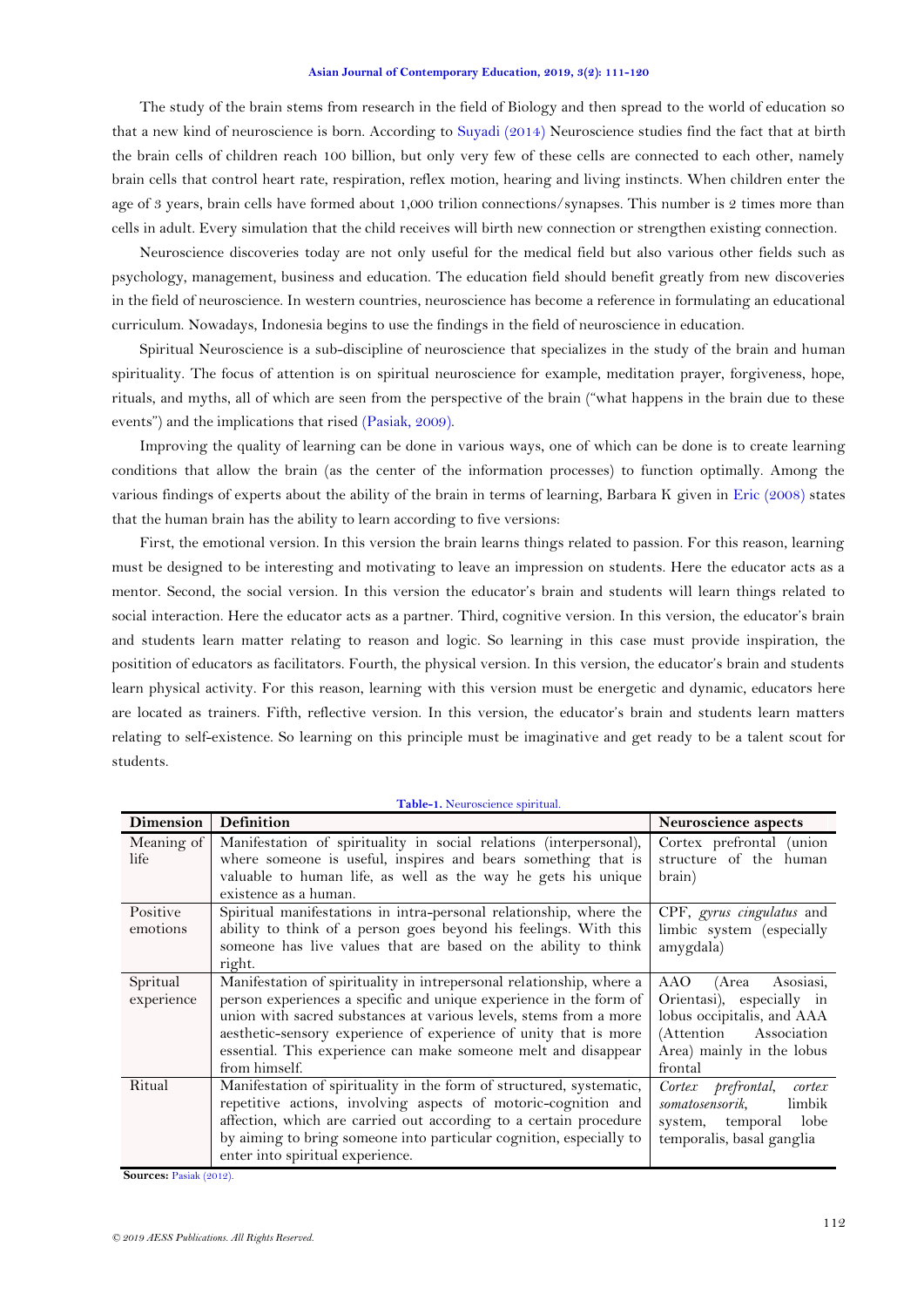It becomes very interesting when conducing an assessment of human spiritually whose approach uses neuroscience. The development of neuroscience has touched the spiritual dimension. According to [Pasiak \(2012\)](#page-9-4). the development of neuroscience has touched the spiritual dimension, there are four things that when combined will produce sprirituality: The meaning of life, positive emotions, spiritual experiences and rituals, as shown in the [Table 1.](#page-1-0)

Related to all above, every individual educator must pay attention to the concept of early childhood education. Some concepts of early childhood education include: curriculum and material in the perspective of Islamic education, the right teaching concepts for students and the right method. Indeed, God has equipped a child with a set of abilities that have been implanted in him in the form of a number of abilities, such as abilities in moral and ethical development, as well as abilities in personal, social and social development. That potential must be captured by parents and teachers, to be further developed in a positive direction. Children with a touch of education will become human beings who are dignified and able to become human beings who can achieve glory in their live according to their nature.

The efforts of Aisyiyah Kindergarten 4 North Tebet of South Jakarta integrites the 2013 *PAUD* Curriculum with Al-Aisyiyahan/MUhammadiyahan Islamic based on the indicators on students' report cards giving birt to the application of spiritual neuroscience learning for early chilhhood consisting of the meaning of life, positive emotions, spiritual experiences and rituals.

## **2. PURPOSE OF STUDY**

This study aims to answer, find out, and analyze how the application of spiritual neuroscience learning in Aisyiyah Kindergarten 4 North Tebet of South Jakarta.

### **3. RESEARCH METHODOLOGY**

This research was conducted in Kendergarten Aisyiyah 4 North Tebet of South Jakarta. The method used was the case study. Data collction using interview technique, observation, and and document study. Data analysis technique using data reduction, data display and conclusion drawing. The informants consisted of the Principal, the Center for Preparatory Teachers, the Center for Arts Playing, the Teacher of Faith *Taqwa*, Curriculum and B group students.

| No.            | <b>Times</b>    | <b>Activities</b>                          | Place              | Information           |
|----------------|-----------------|--------------------------------------------|--------------------|-----------------------|
| 1              | 07.30-08.00 a.m | Morning journal, free activities, reading  | In the classroom   | With<br>the           |
|                |                 | Iqra'                                      |                    | respective            |
| $\mathcal{Q}$  | 08.00-08.30 a.m | before<br>learning,<br>IPledge,<br>prayer  |                    | homeroom              |
|                |                 | memorization of short <i>surah</i> , daily |                    | teacher               |
|                |                 | prayers and selected hadits                |                    |                       |
| 3              | 08.30-09.00 a.m | Having exercise together and playing       | In the school yard |                       |
|                |                 | play ground                                |                    |                       |
| $\overline{4}$ | 09.00-09.05     | Washing hand                               | In the classroom   |                       |
| 5              | 09.05-09.20     | Circle time                                |                    |                       |
| 6              | 09.20-09.30     | Preparation to the center                  |                    |                       |
| $\overline{7}$ | 09.30-11.00     | $\overline{\mathrm{Play}}$ in the center   | Di ruang sentra    | With the center       |
|                |                 |                                            | In center room     | teacher<br>the<br>on. |
|                |                 |                                            |                    | schedule              |
| 8              | 11.00-11.15     | Having lunch / snack time                  | In the classroom   | the<br>With           |
| 9              | 11.15-11.25     | Tooth brush                                |                    | respective            |
| 10             | 11.25-11.30     | Pray after study,                          |                    | homeroom              |
|                |                 | Go home                                    |                    | teacher               |

**Table-2.** Aluthe activities of the students at aba kindergarten 4 East Tebet, South Jakarta.

**Sources:** TK Aisyiyah 4 East Tebet (2018).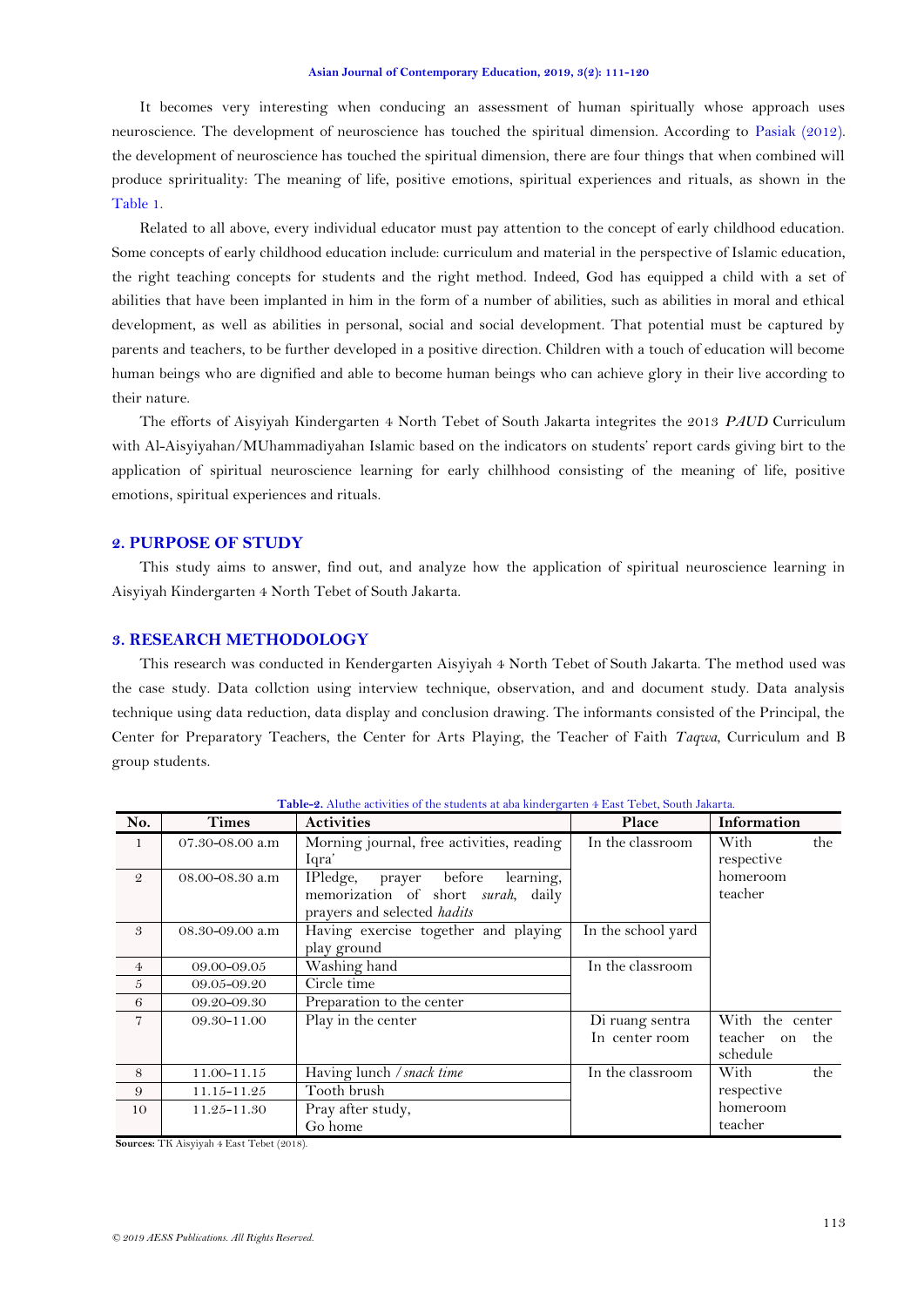### **4. RESULT OF THE RESEARCH**

Since the enactment of the 2013 PAUD Curriculum in cities throughout Indonesia, TK ABA 4 Tebet of South Jakarta has also implemented a learning plan using the 2013 Curriculum which is integrated with Al-Islam, Aisyiyahan/Muhammadiyahan (AIK).

The indicator of spiritual neuroscience in early childhood learning is the result of integrating the two curricula. The semester program is relegated to the weekly program and weekly program will be reduced to the implementation of daily learning, following the flow of spiritual neuroscience learning activities at TK ABA 4 Tebet 4, South Jakarta.

In the implementation of spiritual neuroscience learning implemented of ABA Kindergarten 4 North Tebet, South Jakarta with the following development aspects:

#### *4.1. Meaning of Life*

- a. Planning for future: The teacher explains about the various kinds of proffesion that exist in the community. How it works, what tools are used, and what methods/ effort must be made to be able to work like the profession described by the teacher. After that, the teacher asks the children what they want to be when they become adults? Usually children can mention their ideals, the teacher gives reinforcement about how to achieve these goals.
- b. Making decision: When moving class children enter the center class they must make a decision about sitting where, near whom, playing with whom, choosing what activities. Because class moves are done everyday so children become accustomed to making independent decisions.
- c. Making grades and assessments: Conducting good habituation done with class teachers or center teachers such as smiles, greetings, say thank you, exuseme, sorry and others make children can give an assessment of the behavior of their friends. Including the habit of parising good things, good work and others. When the main activity of displaying the theme of the work of the children praised the works that were extended.

#### *4.2. Positive Emotions*

Instilling positive emotions in early childhood through the right ways is very important. At ABA Kindergarten 4 North Tebet, South Jakarta, positive emotional habituation is carried out in all centers. Class teachers and center teachers stimulate children to be able to solve problems without physical contact, control feelings, show an attitude of confidence, be proud of their own work and can become leaders and followers.

#### *4.3. Spiritual Experience*

Spiritual experience is a side of early childhood life that should not be overlooked, ABA Kindergarten 4 North Tebet conducts learning activities that provide spiritual experiences to children, more in the faith ceters of piety, teachers provide spiritual experiences through various experiences about the preparation for carrying out worship, by introducing rules of performing ablution, introduction and exemplifying the movement of ablution, introducing the prayer movement, introducing and imitating the prayer movement. At ABA Kindergarten 4 North Tebet, children are also trained to have a spiritual experience in the implementation of the *Sunnah* prayer which is really done by their own children, namely *dhuha* prayer, which began this year, and the following photos were observed.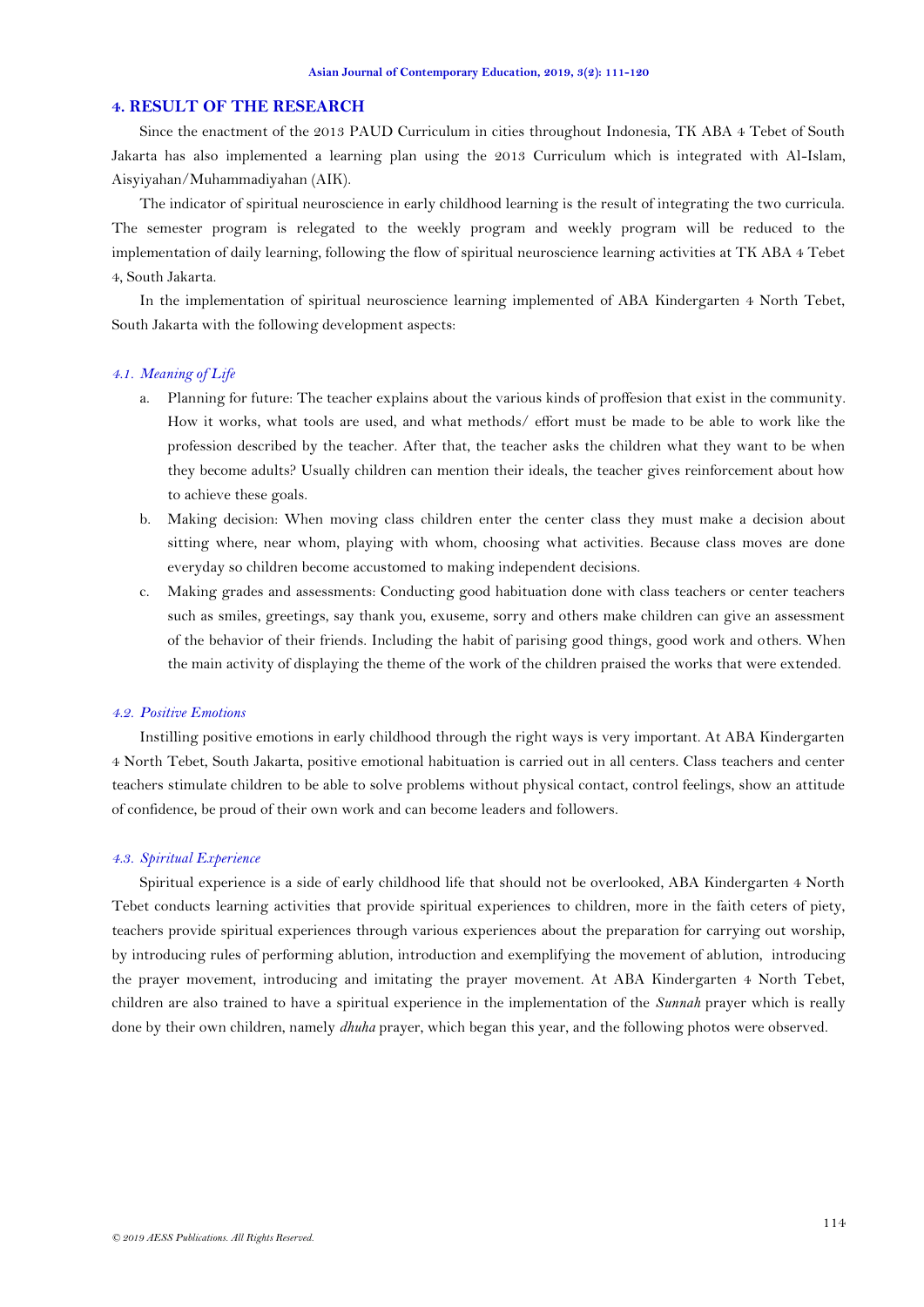**Asian Journal of Contemporary Education, 2019, 3(2): 111-120**



**Sources:** Personal documentataian (2018).

<span id="page-4-0"></span>The [Figure 1](#page-4-0) shows a child who will perform the dhuha prayer but not perform ablution from home. The child as seen in the picture above is an independently child.



**Figure-2.** The picket teacher accompanies students performing wudu. Sources: Personal documentation (2018).

<span id="page-4-1"></span>At the place of ablution there is a picket teacher who is always ready to help, directing the children to perform ablution correctly, not playing water, immediately closing the tap after using it and reciting prayers after performing ablution [Figure 2.](#page-4-1)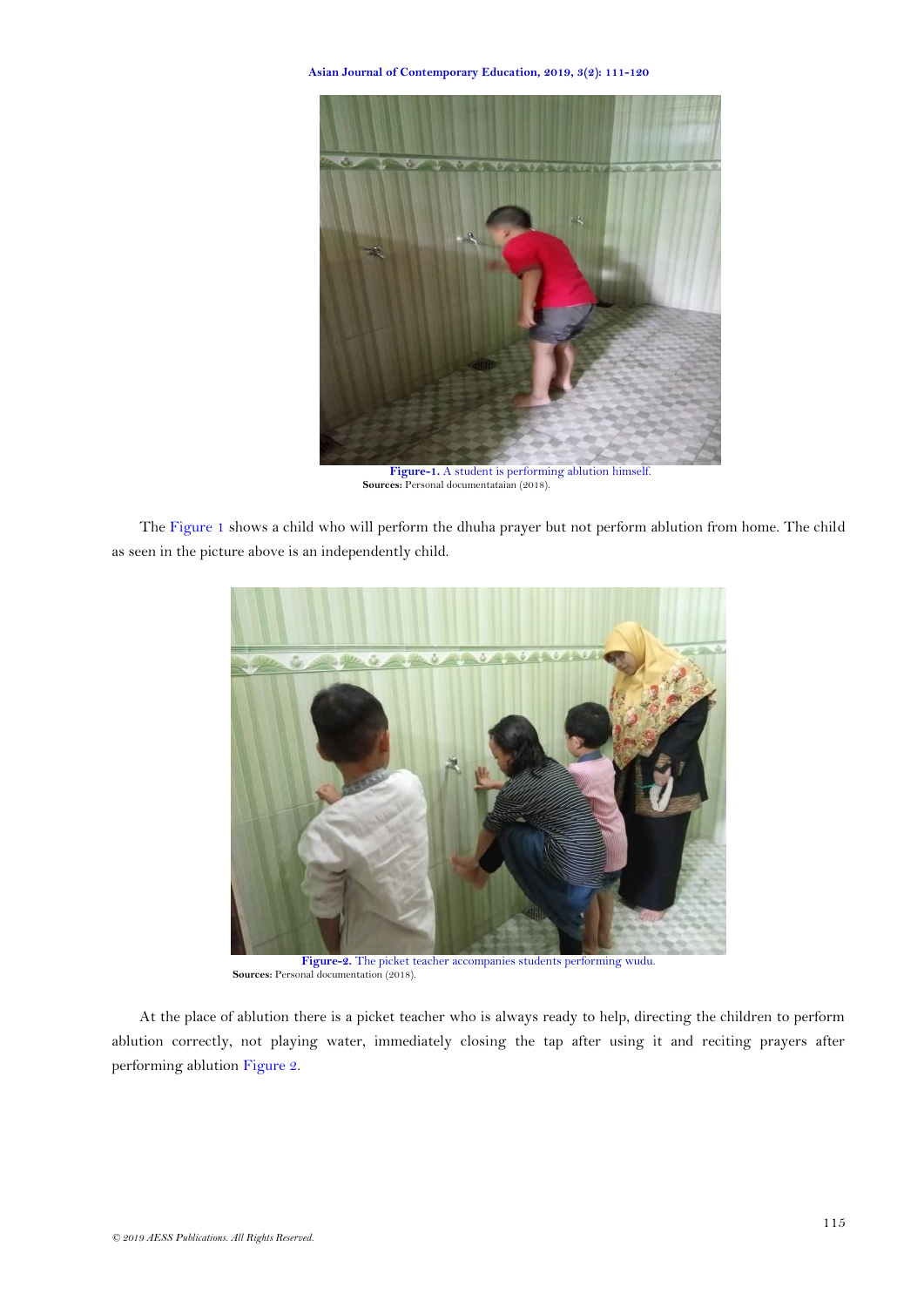**Asian Journal of Contemporary Education, 2019, 3(2): 111-120**



**Figure-3.** An independent student is praying Duha.

<span id="page-5-0"></span>The [Figure 3](#page-5-0) shows A child who is able to perform the *dhuha* prayer alone complete with the pray of prayer of *dhuha.* The child belongs to group B.



**Figure-4.** The teacher accompies students belong to group A to perform prayer *dhuha*.

<span id="page-5-1"></span>For children who have not been able to look like the picture above [Figure 4,](#page-5-1) there is a picket teacher who accompanies the childen when the *Sunnah dhuha* prayer. In addition to the spiritual experiences of the two Sunnah prayer, the children at the ABA Kindergarten 4 Tebet also have experience of pilgrimage, following is the flow of pilgrimage at ABA Kindergarten 4 Tebet, South Jakarta:

- a. Group a worshipers, gather in the hallway, and group B worshipers, gather above. Together with the the accompanying pilgrim, each group.
- b. All worshipes listen to the footing to be conveyed.
- c. Pilgrims fly from Sukarno-Hatta airport (walking while stretching out their arms like an airplane) to Mecca (class B1 for play group worshipers, KB room for group A, and teacher room for group B.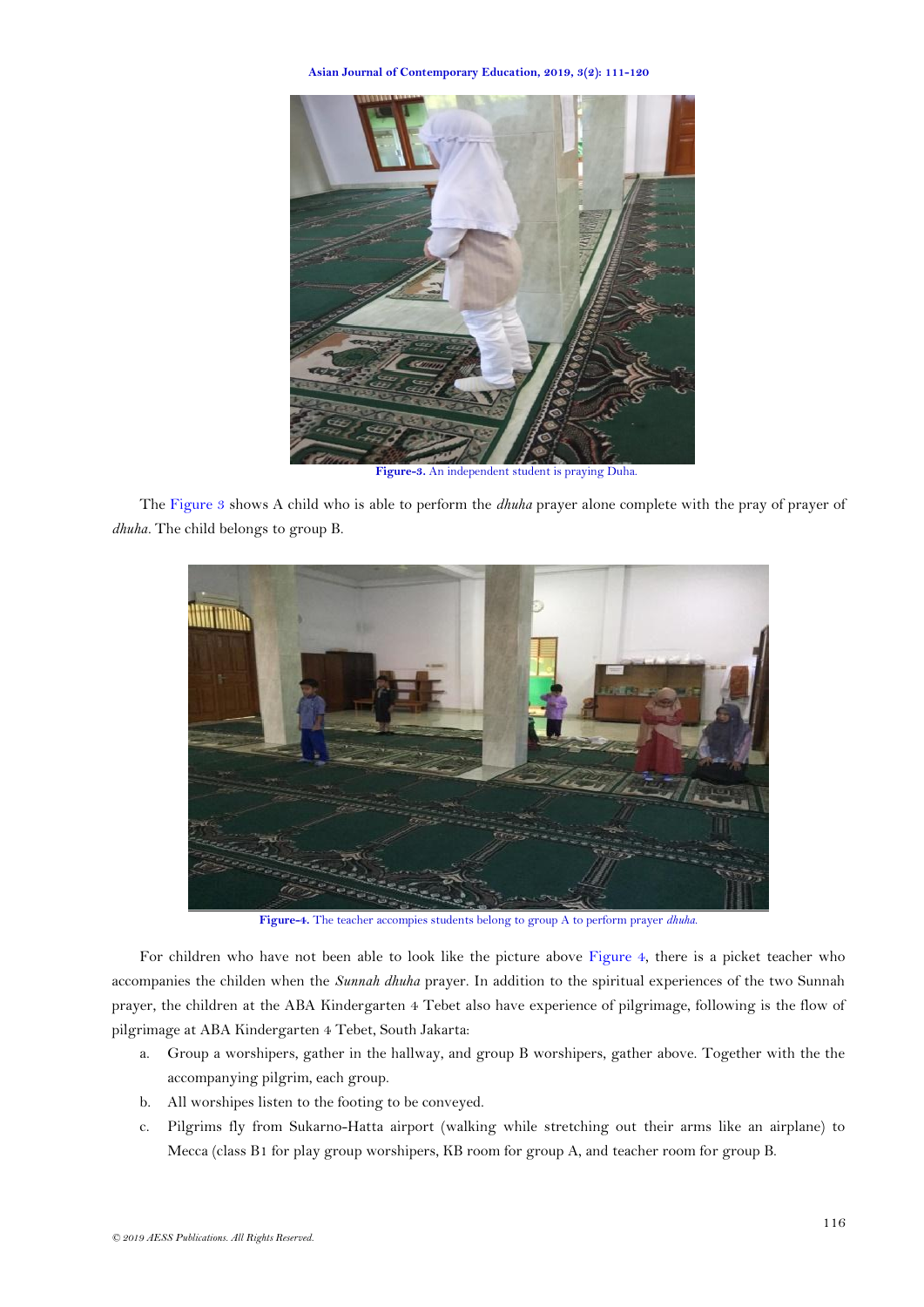- d. In Mecca hotel, pilgrims recite the pilgrimage: "*labbaik Allahumma hajjan*" which means: I welcomr your call to Allah to perform the pilgrimage.
- e. Then proceed with the two prayer prayers, then get ready to Arafat, in front of the *Talbiyah*.
- f. Pilgrims walk quietly in order of flying towads Arafat (Playground 1/Traffic Park) as the *talbiyah*  continues.
- g. After the pilgrims gathered in the tent for *wukuf* in Arafat, together recited a prayer for two parents.



**Figure-5.** Students gather at arafah.

- h. Then the pilgims prepare to go to Muzdalifah (musholla) to run orderly according to the order of the fleet.
- i. Next pilgrims take a small stone (in the former swing next to the stairs).



**Figure-6.** Students pick up stones to throw jumrah.

- j. And do a lot of throwing (under the TPQ ladder).
- k. Then do the thawaf (at tha hall-climb the hall through the back stairs).
- l. After the thawaf is continued with the *sa'i tahallul* and drink *zam-zam* water.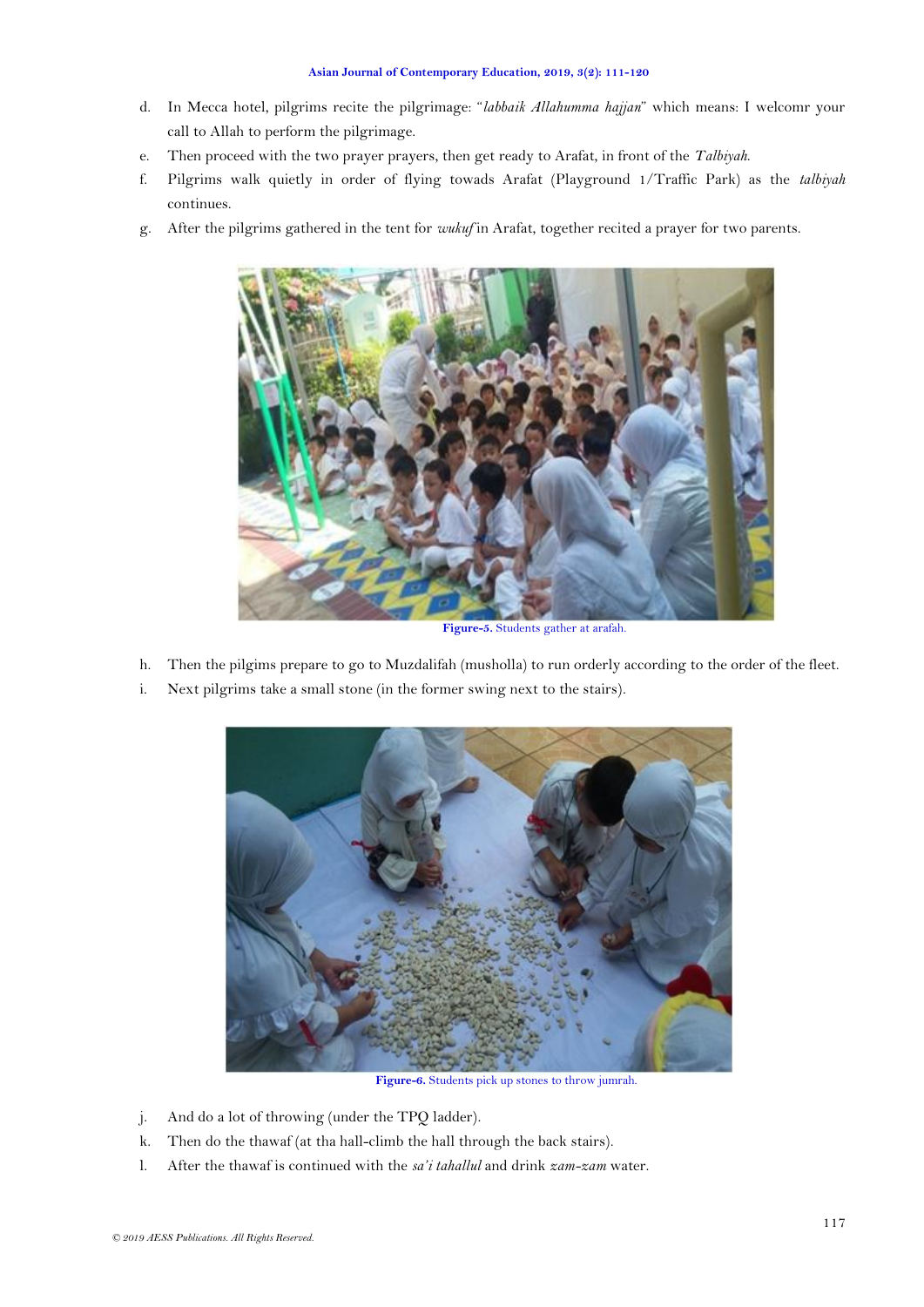

**Figure-7.** Students do Sai.

- m. Pilgrims and chaperon sit together to pray together before drinking *zam-zam* water and eating dates.
- n. Activities close with *hamdallah*, Hajj rituals activities are finished.
- o. Pilgrims take a photo with their respective group/class, before leaving the hall.

### *4.4. Ritual*

The forms of rituals that are carried out in learning activities at ABA Kindergarten 4 Tebet are praying in congregation every Friday, Sunnah Dhuha prayer which is done independently, praying(there are seventeen prayers taught to children in one semester), and giving compensation to erderly mothers and foster children, distribution of groceries to people in need in the month of *Muharram* and *Ramadhan*, collection of *zakat fitrah* to be distributed to residents who are entitled to receive, sacrifices from children, helping various victims such as flood and fires and donations to various kindergarten Aisyyah Branches. Assessment of spiritual neuroscience learning with four indicators (meaning of life, positive emotions, spiritual experience and rituals) in three forms of assessment: AP (early development), B (evolving), and C (good). Following assessment results in [Figure](#page-7-0) 8.



**Group B** 

<span id="page-7-0"></span>**Figure-8.** Assessment of spiritual neuroscience learning for one semester. **Sources:** Personal documentation (2018).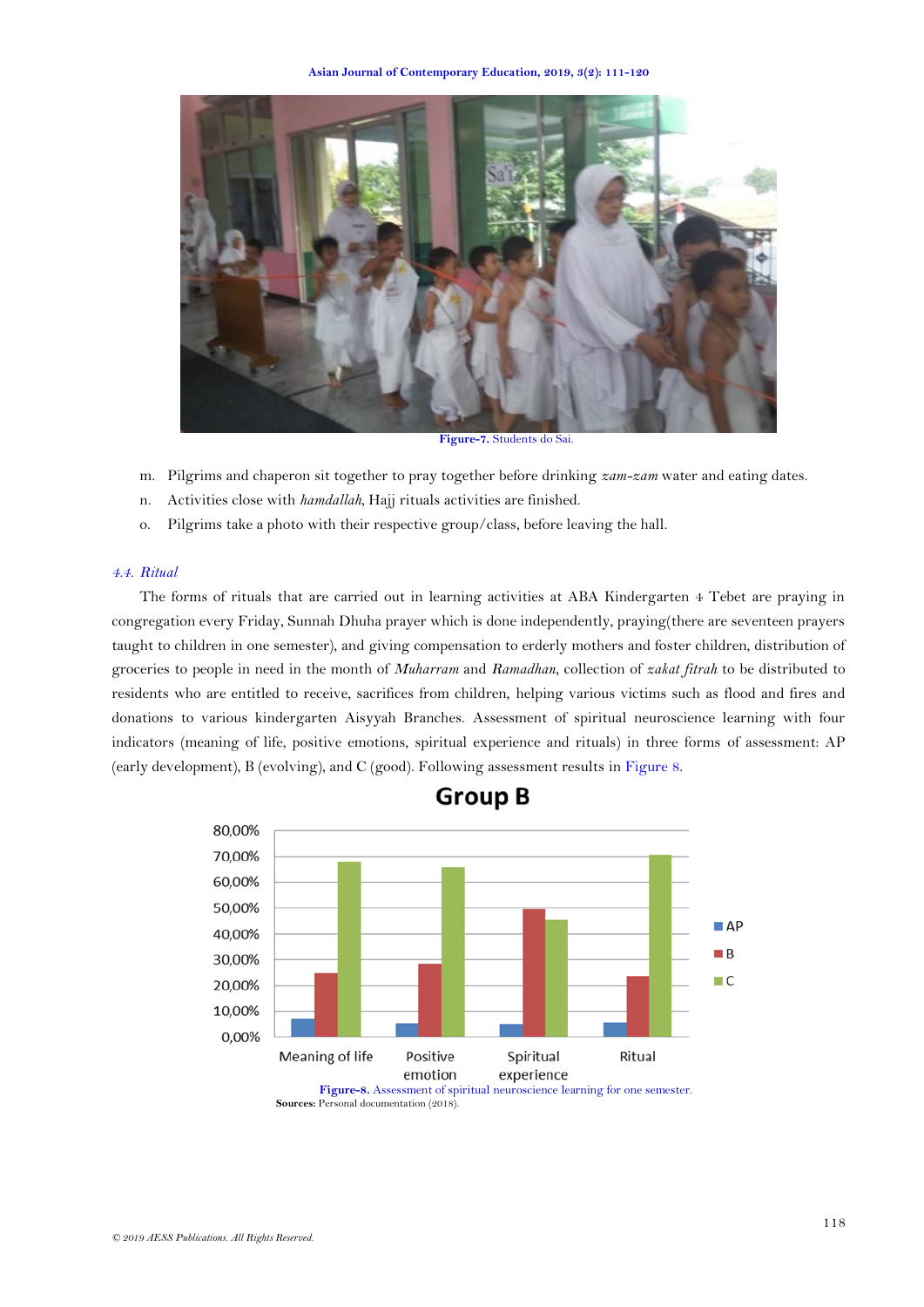#### **5. DISCUSSION**

#### *5.1. Meaning of Life*

The meaning of life is important concept introduced to children from an early age because by having these abilities a person can overcome life's challenges and maximize the unique potential he has. Without being introduced early someone does not necessary when an adult is able to become a person who has the ability to overcome life'challenges. Many are found in the daily lives of adults who are pessimistic and desperate, some even commit suicide, all of which is a sign that such people do not have the ability to overcome the problems of his life.

According to [Bastamam \(2007\)](#page-9-5) the meaning of life are things that are considered important and valuable and give special value to someone, so that they are worthy of being used as a goal in life.

#### *5.2. Positive Emotions*

The ability of early childhood to manage emotional self is part of the maturation of emotional development of children in the transition from pre-operational into a concrete operational period. The ability to early childhood in managing their own emotions can be seen from the dimensions of the child's ability to use positive emotions themselves, the ability to manage emotions in accordance with situations and conditions of the self, and the ability of self-defense of the child himself in various forms of position of the child's self-problems naturally.

When someone feels positive emotions, he feels connected to others and actually allows himself to be open and put others into their own sense of self. Positive emotions make someone feel one with others. This inclusion effect has a tremendous impact on personal relationships with others. It does not only see others as part of one's own concepts but makes it possible to understand others from other people's perspectives.

#### *5.3. Spiritual Experience*

Religious activities that are mostly done in places of worship at school and invite children to participate, know the rules of ablution, recognize the ablution movement, know the prayer movement, recognize/imitate the prayer movement and know the rules of prayer, so that all the power of God has been felt when in place places of worship and also at home. Children's experiences every day are always associated with spiritual activities, so the child will feel God is always nearby and hears his/her prayers. According to [El Fiah \(2014\)](#page-9-6) giving spiritual experiences to children from an early age is very mportant. A spiritually intelligent individual is not only able to solve life's problems rationally, but he relates them to the meaning of life spiritually. Spiritual experience is the highest peak that can be reached by humans and an affirmataion of its existence as a spiritual being. Spiritual experience is the highest human need, thus the so-called to spirituality that is the event that returns a person to his true self. The main essence of spiritual experience is empthy, caring for others.

#### *5.4. Ritual*

Rituals are manifestations of spirituality in the form of structured, systematic, repetitive actions, involving motoric aspects of cognition and affection, which are peformed according to certain procedures with the aim of bringing someone to certain conditions, especially to enter into spiritual experiemces. One of ritual that is often performed is prayer. ABA Kindergarten 4 North Tebet also accustoms children to pray in congregation, *dhuha Sunnah* prayers, group B children on average they can already do their own prayers and Hajj ritual activities.

Prayer is the most important ritual in Islam, therefore, children are accustomed to pray as early as possible. Habit of praying in congregation at school, with prayers carried out together or in congregation, it will educate to be egalitarian and being a sense of social. Prayer is not an obligation that must be fulfilled by early childhood, but it is the duty of parents and teachers to introduce and teach it. According to [Hasanah \(2018\)](#page-9-7) there are several reasons why prayer needs to be taught as early as possible as follow: first, prayer as described above is the first and foremost one that can save a believer in the hearafter. Second, at an early age is the golden age or period where children are